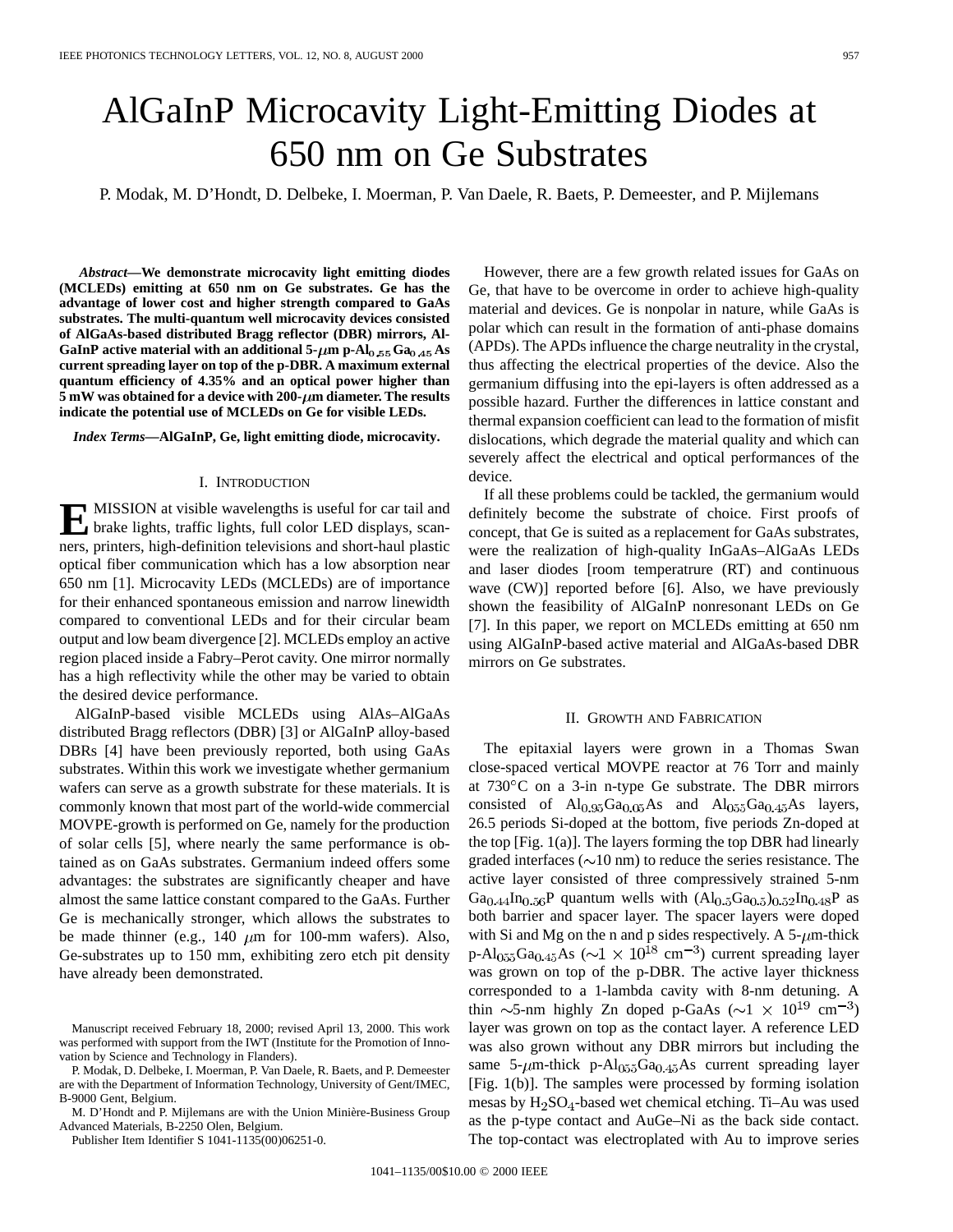resistance and strength. Devices were made with  $100$ - $\mu$ m and  $200$ - $\mu$ m diameters, including a grid-like metal contact pattern inside the apertures to improve current spreading [Fig. 1(c)].

## III. RESULTS AND DISCUSSION

Fig. 2 shows the reflection spectrum from a calibration run which consisted of 15.5 periods of  $\text{Al}_{0.95}\text{Ga}_{0.05}\text{As}-\text{Al}_{0.55}\text{Ga}_{0.45}\text{As}$  layers with 196 nm of  $(Al<sub>0.5</sub>Ga<sub>0.5</sub>)<sub>0.52</sub>In<sub>0.48</sub>P$  on top forming a 1-lambda cavity at 650 nm. The reflection spectrum has a dip near 650 nm confirming the growth velocity of the spacer layer with high accuracy.

RT electroluminescence measurements were carried out in CW mode. The optical power versus current emitted by a 200- $\mu$ m device is shown in Fig. 3. The devices exhibit an optical power of 4 mW at 80 mA and saturate above this current. The maximum external quantum efficiency obtained was 4.35% at 10 mA. Similarly, a maximum external quantum efficiency of 3.6% was measured at 4 mA for a 100- $\mu$ m device. All the devices show a high forward voltage of more than 5 V at 20 mA. The high forward voltage may be due to two factors. Fig. 4(a) shows the  $I-V$  curve for the 200- $\mu$ m MCLEDs that contains an  $Al_{0.95}Ga_{0.05}As-(Al_{0.5}Ga_{0.5})_{0.52}In_{0.48}P$  interface and also the reference LED which has an interface formed by Al<sub>0.55</sub>Ga<sub>0.45</sub>As and  $(Al_{0.5}Ga_{0.5})_{0.52}In_{0.48}P$  layers. The current was measured for both increasing and decreasing voltages, indicating an hysterisis effect for the MCLED. The hysterisis effect is, however, absent in the reference LED. This suggests that the problem lies at the interface between the top  $(Al_{0.5}Ga_{0.5})_{0.52}In_{0.48}P$  and the first  $Al_{0.95}Ga_{0.05}As DBR$ layer, acting as a barrier to the electrical carriers. It has been found experimentally that this problem can be solved by either increasing the Al-fraction in the AlGaInP or by decreasing Al in the AlGaAs forming the hetero-interface. The second reason for the high forward voltage is the Ti–Au contact on top of  $Al_{0.55}Ga_{0.45}As$  material (covered with 5-nm p<sup>+</sup>-GaAs). It appears that this combination results in a Schottky like behavior, leading to high series resistance and poor current spreading through the grid. Tests have indicated that Au–Zn contacts do exhibit ohmic behavior and that they give us a significantly reduced forward bias. As shown in Fig. 4(b), with a Au–Zu top contact, the forward voltage for the reference LED is about 2 V while that of the MCLED (the hysterisis effect still exists) is 2.7 V at 20 mA.

The differential resistance for both structures is however very similar, 13  $\Omega$  for the reference LED and 13.7  $\Omega$  for the MCLED, indicating that the DBRs in the MCLED do not contribute significantly to the series resistance. The difference in the turn-on voltage is thus almost entirely caused by the problem at the layer interface. This implies that it should be possible to operate red MCLEDs on Ge substrates at 20 mA when biased with 2 V. As shown in Fig. 2, for the Au–Zu top contact, the output power has also increased to 5 mW at 80-mA current. The optical output power and efficiency from our MCLEDs on Ge substrates compare well to other reported results for MCLEDs on GaAs substrates [3].



(c) SEM photograph of processed LED

Fig. 1. Structure of a MCLED and a reference LED used in this study.



Fig. 2. Reflection spectrum from a calibration run.



Fig. 3. Optical power and external quantum efficiency for a  $200-\mu$ m-diameter device.

The use of thick current spreading layer that enables better current injection however introduces extra resonance modes in the MCLED (Fig. 5). The extra resonance modes can be suppressed with the application of a single layer antireflection